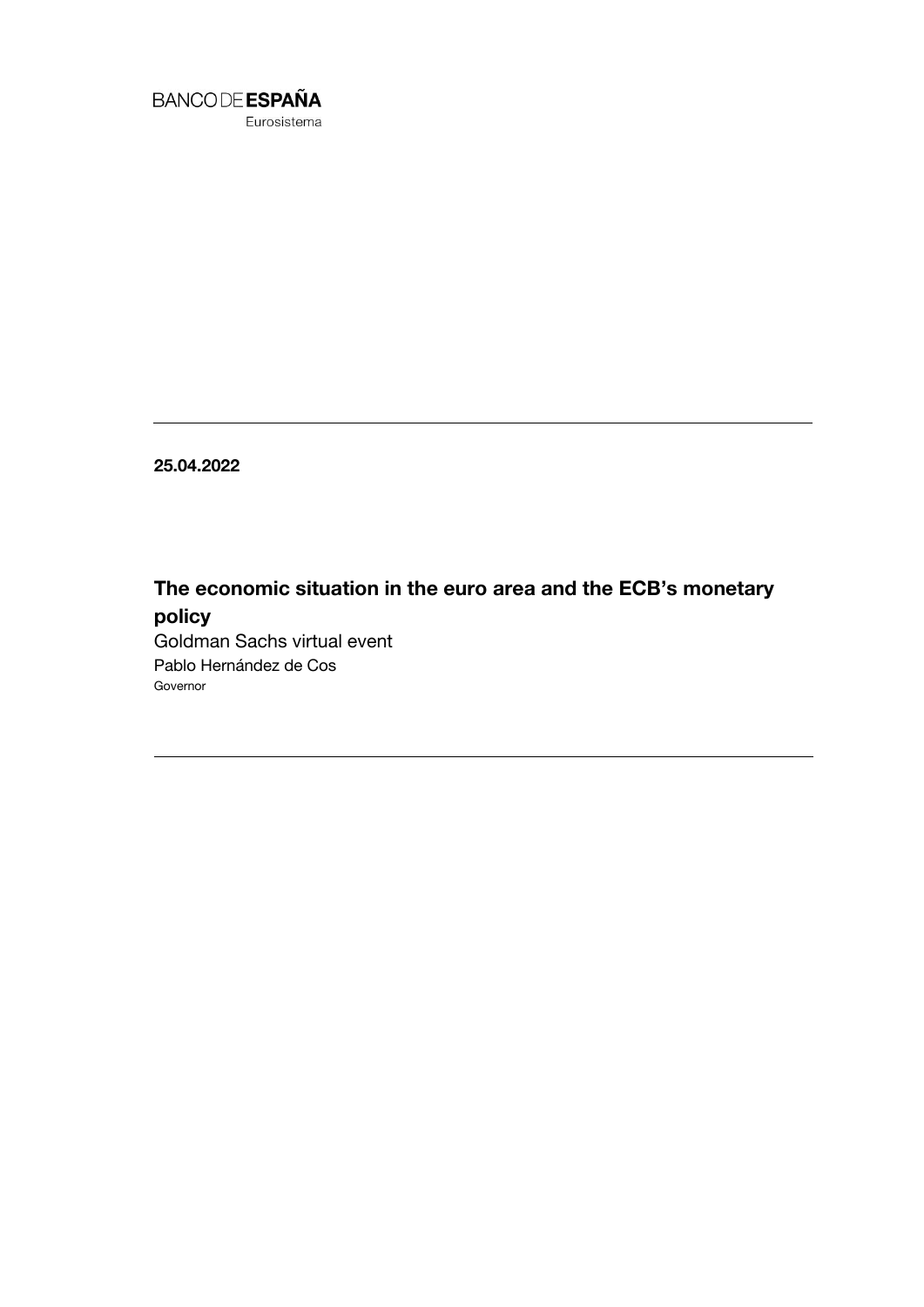Ladies and gentlemen, good morning.

Let me begin by thanking the organisers of this event, Goldman Sachs, for their kind invitation. I will start by sharing some brief reflections on the current economic situation in the euro area, which is still influenced by the course of the pandemic – in particular due to the recent increases in coronavirus (COVID-19) infections in some parts of the world-, and at the same time dominated by another extraordinary and devastating event, the invasion of Ukraine by Russia. In addition to being a human tragedy for the Ukrainian people, the consequences of this invasion are difficult to predict, but are expected to be global in nature and far-reaching, both geopolitically and economically.



#### **The economic outlook in the euro area**

Before the war broke out, euro area GDP had returned to its pre-pandemic level by the end of 2021, although the Omicron variant had weakened growth in the final quarter of 2021 and this, together with the significant increase in energy prices and persistent supply bottlenecks, was also constraining economic growth in the first quarter of 2022. However, growth was expected to accelerate strongly in the second quarter of 2022, under the assumption of a progressive easing of COVID-related restrictions and a gradual resolution of supply bottlenecks.

The terrible and tragic war in Ukraine has changed the circumstances drastically. The economic outlook has darkened worldwide, and uncertainty has increased greatly. Europe is particularly vulnerable to the consequences of the war, given its geographical proximity and heavy dependence on external energy sources. In fact, some economic impact is already visible. The conflict has caused the price of energy and other commodities to rise dramatically in international markets. In the euro area, the rise in energy prices and its rapid transmission to costs and prices is particularly damaging for both consumers and producers. Economic confidence has deteriorated, especially that of consumers, who expect a significant setback in their financial situation. The war has also introduced new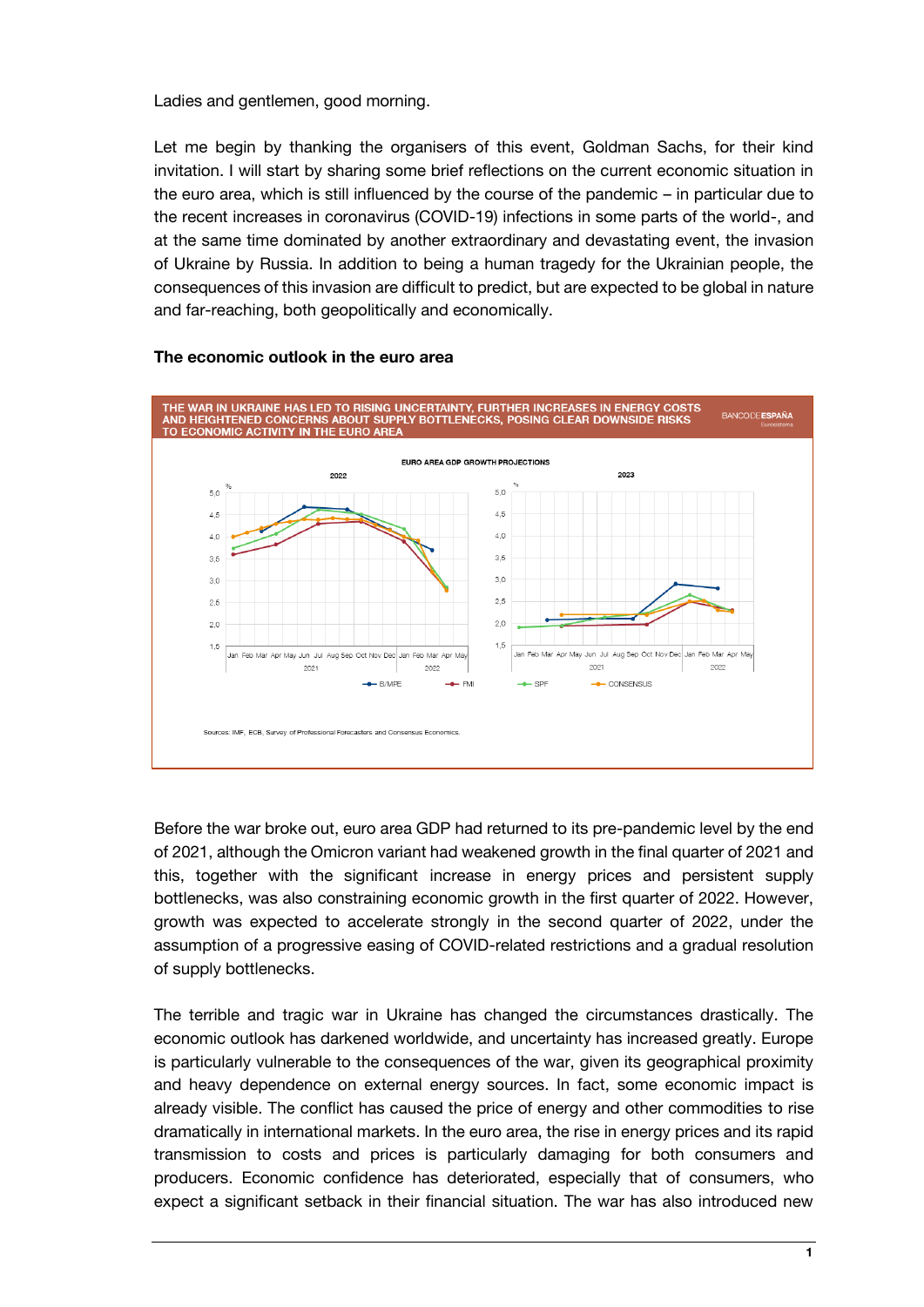supply chain difficulties in addition to those arising from the new COVID-related measures in Asia. As a result, some sectors continue to face shortages of inputs, which are likely to become more acute in the future.



On the price front, inflation in the euro area has increased significantly since mid-2021 and has reached all-time highs, of 7.5% in March, averaging 6.2% in the first quarter, above the rate of 4.1% that was forecast in the December Broad Macroeconomic Projection Exercise. The war and the rise in global commodity prices, especially energy commodity prices, are the main driving factors. But food prices have also increased sharply due to elevated transportation and production costs, in particular higher price of fertilisers, also as a result of the war in Ukraine. But inflationary pressures have become more widespread. The mismatches between supply and rapidly recovering demand as the economy reopened have amplified inflationary pressures since the summer of 2021. As a result, underlying inflation, which excludes energy and food prices, has remained above 2% since October of last year, reaching 3% in March.

**The economic situation will crucially depend on how the conflict evolves, on the impact of the current sanctions and on possible further measures**. In the short term, however, the reopening of euro area economies after the latest wave of COVID-19 infections will continue to provide some support to economic activity and employment. In fact, the unemployment rate continued to fall in February, and stands well below its pre-pandemic levels, while jobs data point to high employment demand at the moment. Also, fiscal measures to compensate consumers and businesses for the rise in energy prices and the cushion provided by private savings accumulated during the pandemic will likely underpin consumption and economic activity. In any case, **the war, potential further increases in energy costs and heightened concerns about supply bottlenecks have increased downside risks to the growth outlook**.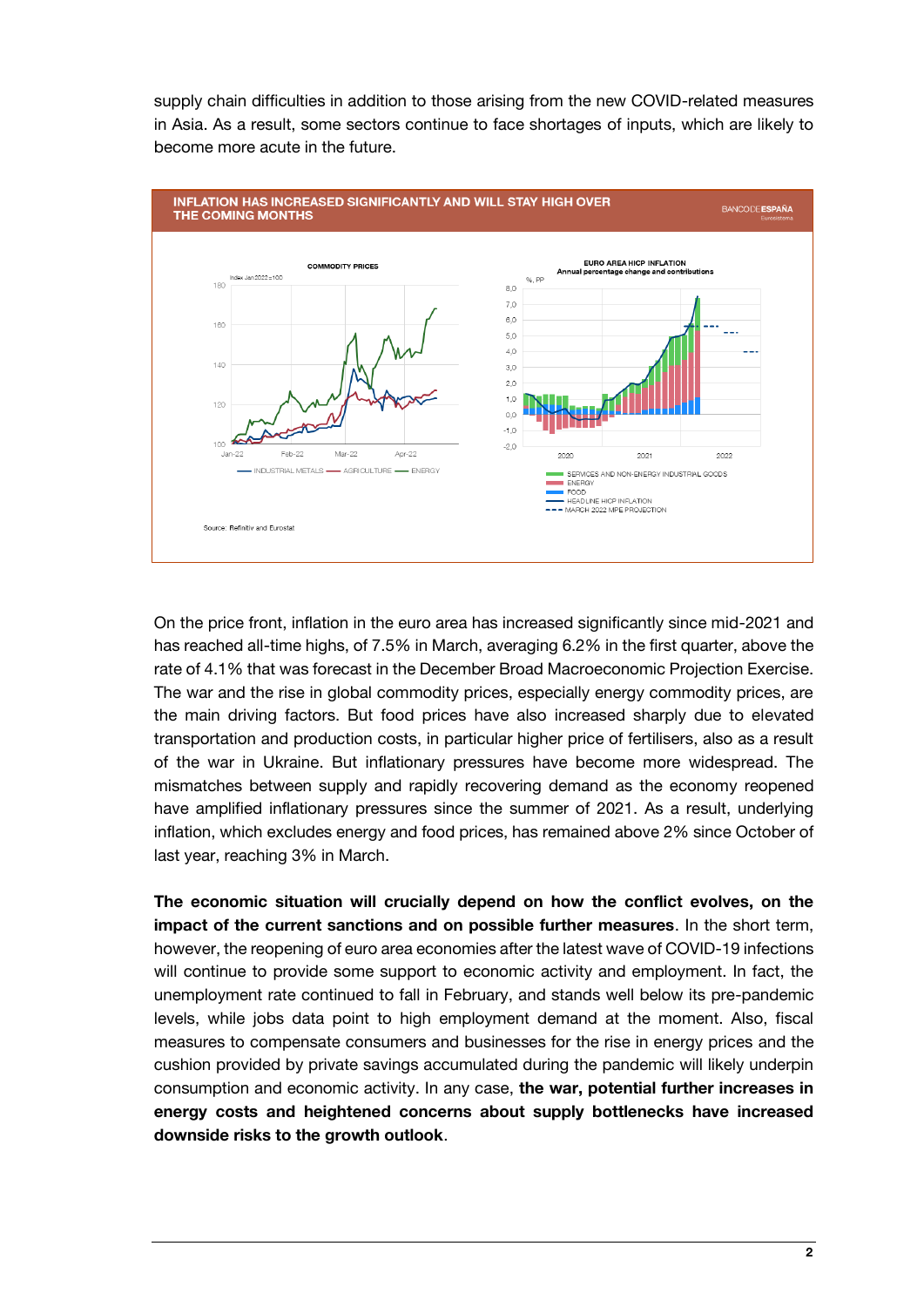As regards the inflation outlook, the current extraordinarily high inflation levels are obviously a cause for concern. And even though our central scenario remains one of gradual convergence to the 2% target over the medium term, **the war has intensified the upside risks to the inflation path, especially in the near term**. The risks to the medium-term inflation outlook include above-target moves in inflation expectations, higher than anticipated wage rises and a durable worsening of supply-side conditions. However, the negative effect of the conflict and the associated uncertainty surrounding the euro area's economic growth could reduce inflationary pressures in the medium term.



In this respect, two important dimensions to monitor are wage formation and inflation expectations.

For the moment, wage growth has remained muted, despite the high inflation environment and a strong labour market. But the longer inflation remains at high levels, the more likely that this will feed into wage negotiations and thus trigger second-round effects on inflation.

As regards inflation expectations, different measures of medium-term and longer-term expectations currently stand at around 2%. For instance, in the latest ECB Survey of Professional Forecasters, inflation expectations for 2022 and 2023 were revised upward to 6% and 2.4%, respectively, but for 2024 they remained unchanged at 1.9%. Longer-term inflation expectations for 2026 stood at 2.1%, revised up from 2.0% in the previous survey. And according to the 5-year forward inflation-linked swap rate 5 years ahead, inflation compensation exceeded the 2% reference in March on average, reaching almost 2.4% in mid-April, although once controlling for inflation risk premia its level remains at 2%. In any case, initial signs of above-target revisions in those measures warrant close monitoring.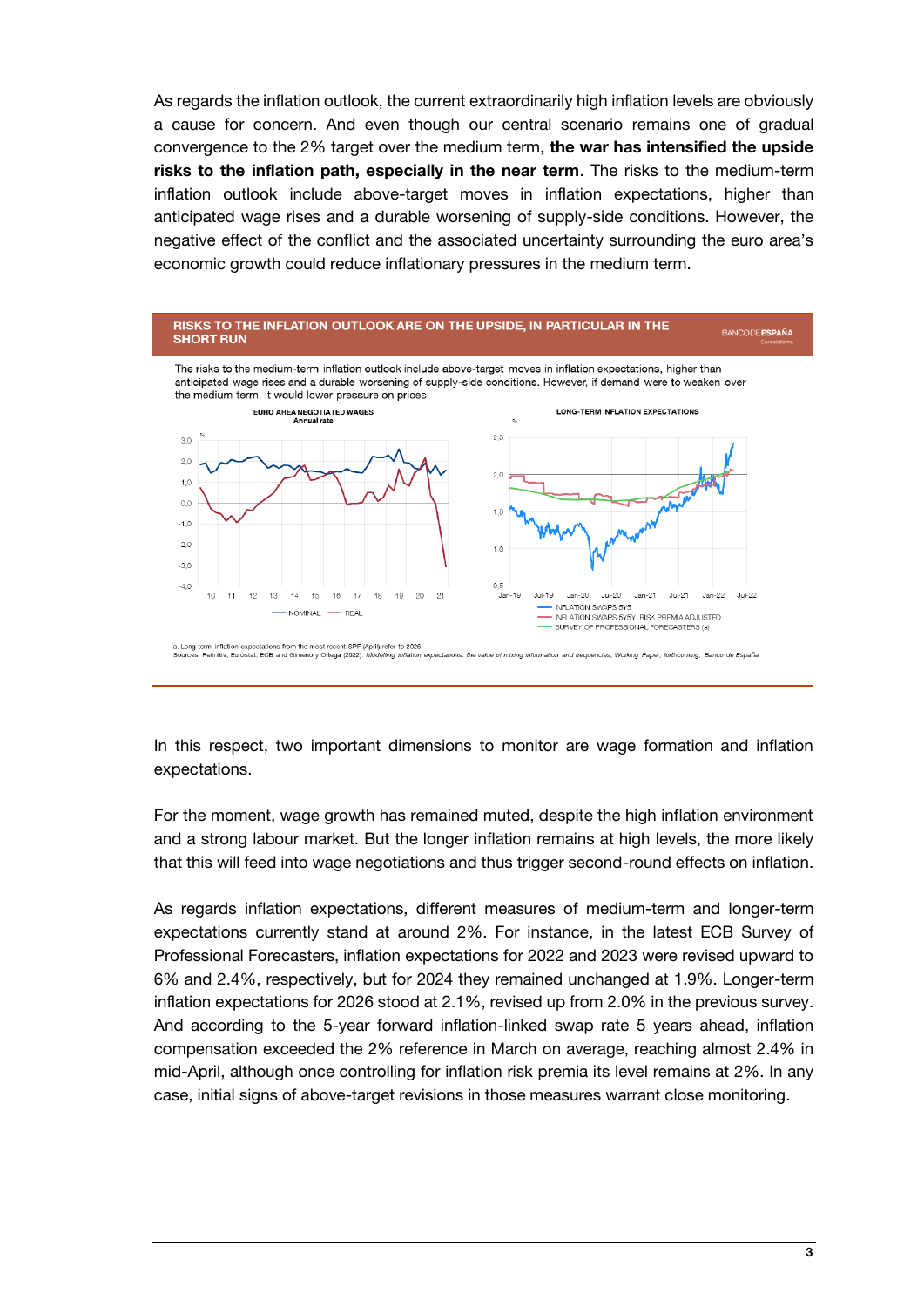### **ECB monetary policy**



## Against this background of high inflation and increased upside risks to the inflation path, **the decisions taken by the ECB Governing Council earlier this month represent a continuation of the process of policy normalisation initiated in December last year**.

Accordingly, net asset purchases under the pandemic emergency purchase programme (PEPP) were concluded in March. We then confirmed that net purchases under the asset purchase programme (APP) will amount to €40 billion in April, €30 billion in May and €20 billion in June. And the Governing Council judged that the **incoming data has reinforced the expectation that net asset purchases under the APP should be concluded in the third quarter**.

Looking ahead, **our monetary policy will depend on the incoming data** and our evolving assessment of the outlook. **This process is also characterised by flexibility and optionality**, given the high uncertainty surrounding the economic outlook.

As for the key ECB interest rates, any adjustments to our policy rates will take place "some time" after the end of the net purchases under the APP. The path for the key ECB interest rates will continue to be determined by our forward guidance and by our strategic commitment to stabilise inflation at 2% over the medium term. And, of course, we stand ready to adjust all of our instruments within our mandate, incorporating flexibility if warranted, to ensure that inflation stabilises at its 2% target over the medium term.

**The path of normalisation is also expected to be gradual**. Indeed, provided inflation expectations remain anchored, in a highly uncertain scenario as the current one, including geopolitical tensions in Ukraine, the ECB should maintain a clear, gradual and predictable path for its policy. This gradualism is also justified by the fact that our estimates of the natural interest rate in the euro area remain very low, which should serve as an anchor as to the level around which our policy rates might stabilise in the longer run.